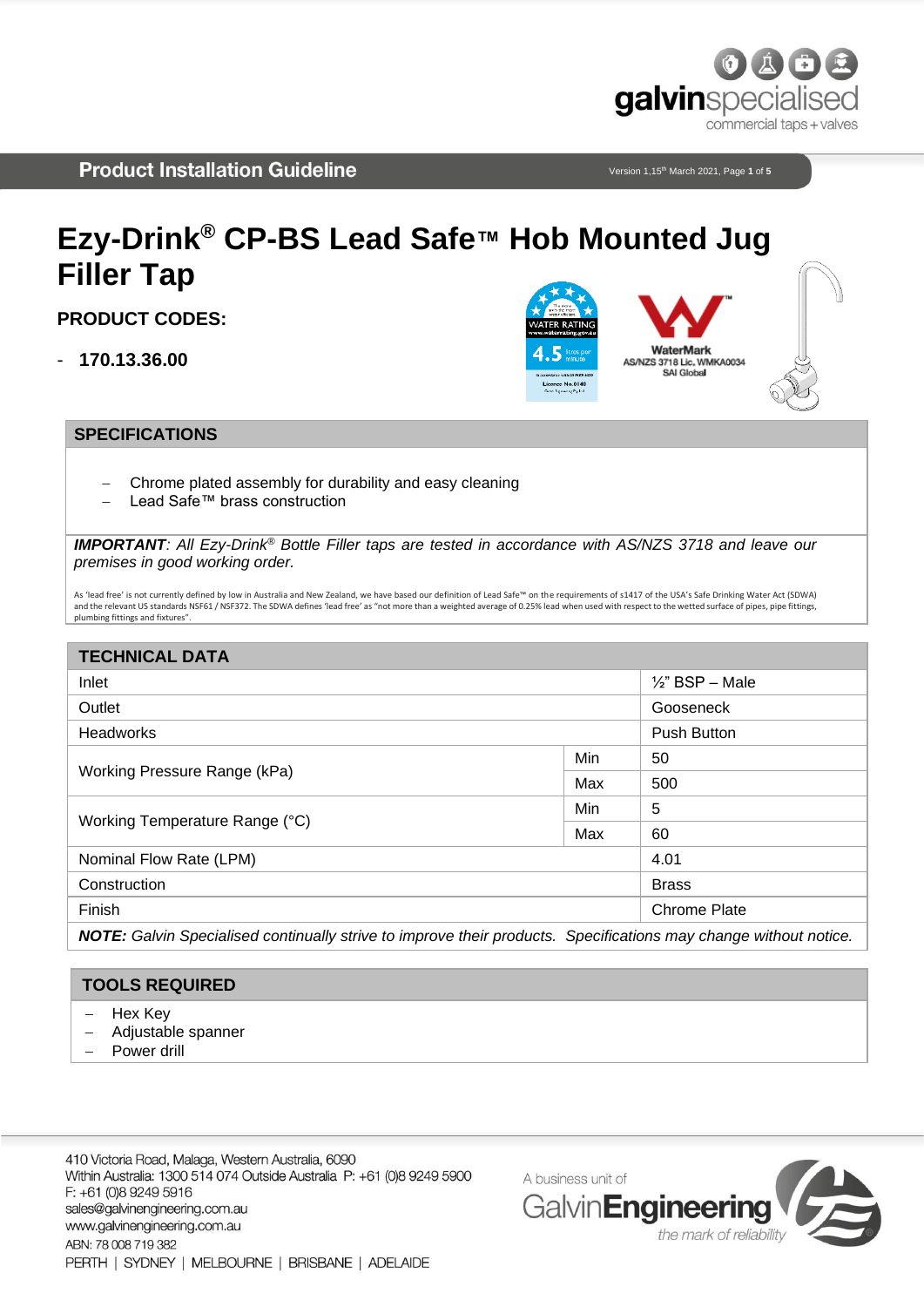

Version 1,15th March 2021, Page **2** of **5**

#### **PRE-INSTALLATION -** MOUNTING DETAILS

If the mounting holes do not already exist, mark out and drill the holes in the bench/trough as shown in rough in dimensions.

*Note: Before installation, all lines must be flushed. We recommend that a line strainer be installed prior to the bottle filler tap to eliminate any foreign material.*



# **INSTALLATION**

*IMPORTANT: Galvin Specialised products must be installed in accordance with these installation instructions and in accordance with AS/NZS 3500, the PCA and your local regulatory requirements. Water and/or electrical supply conditions must also comply to the applicable national and/or state standards. Failing to comply with these provisions shall void the product warranty and may affect the performance of the product.*

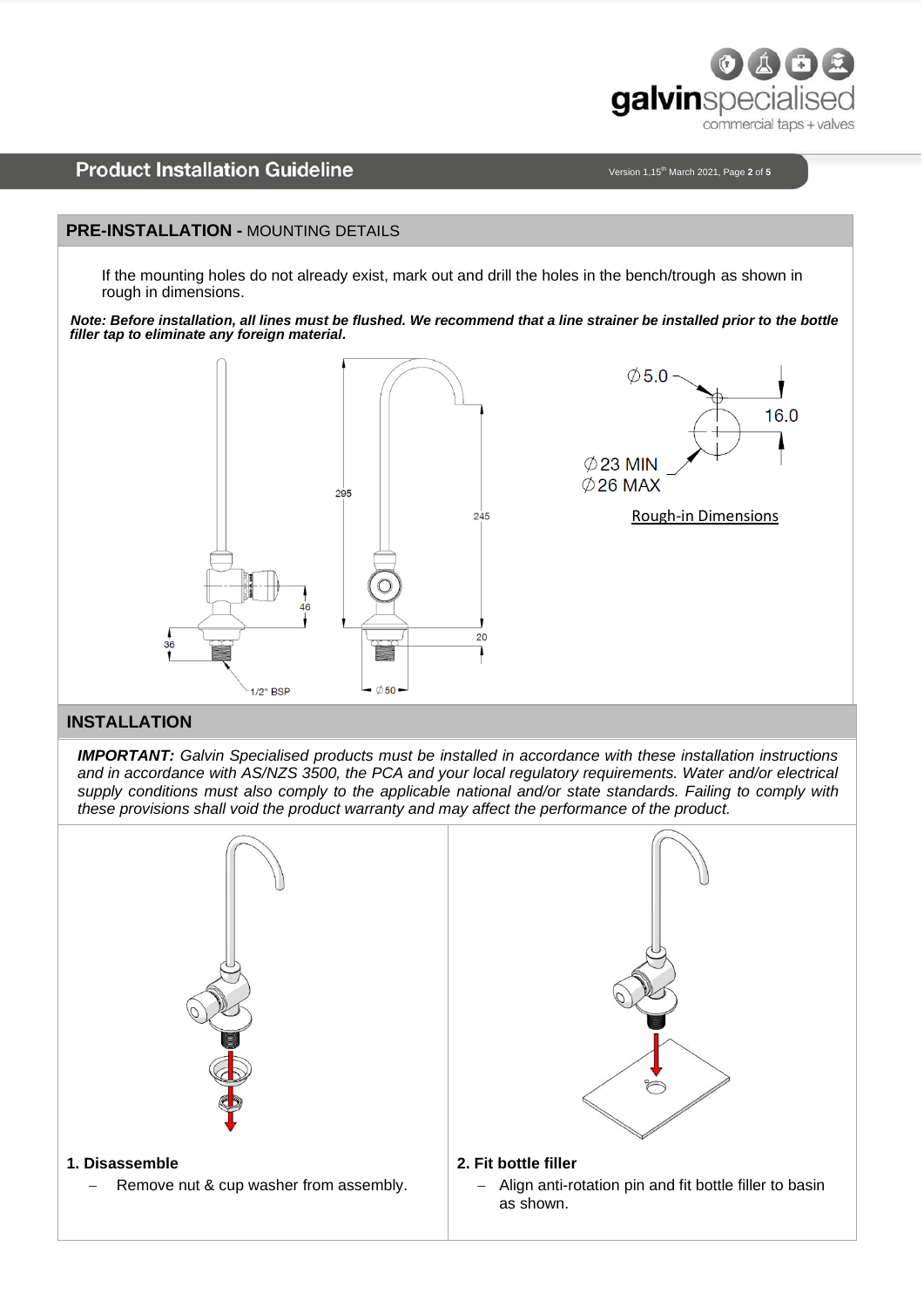

Version 1,15th March 2021, Page **3** of **5**

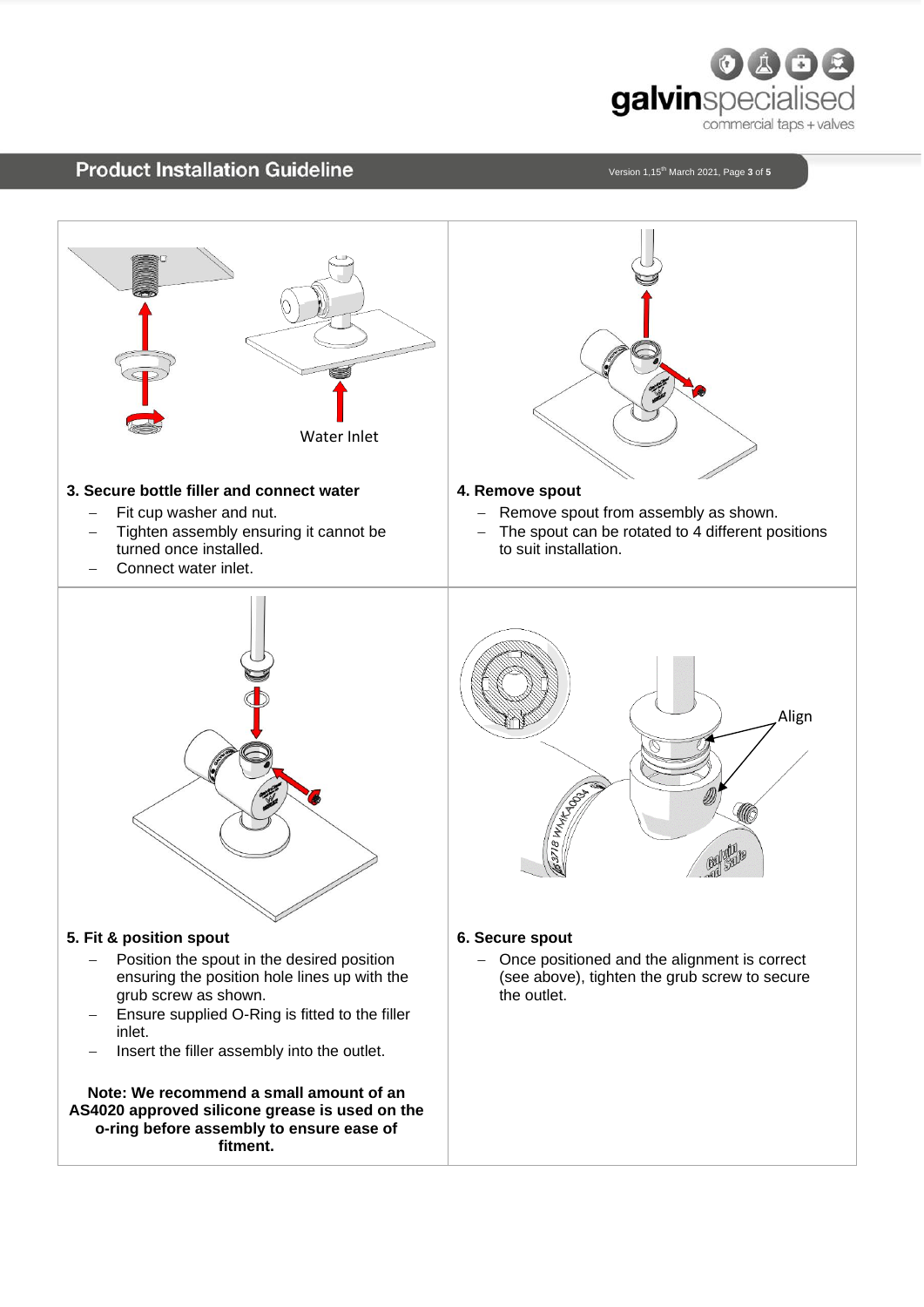

Version 1,15th March 2021, Page **4** of **5**



| <b>TROUBLESHOOTING</b> |                                   |                                                                                                                 |
|------------------------|-----------------------------------|-----------------------------------------------------------------------------------------------------------------|
| <b>PROBLEM</b>         | <b>CAUSE</b>                      | <b>RECTIFICATION</b>                                                                                            |
| Leaks                  | Incorrectly installed.            | Follow the installation instructions and<br>ensure the o-ring is correctly installed.                           |
|                        |                                   | Check for debris in the outlet.                                                                                 |
| Spout still rotates    | Grub screw incorrectly installed. | Ensure the spout inlet position hole is lined<br>up with the outlet grub screw hole. Re-<br>install grub screw. |
| Water is not flowing   | Water is turned off               | Turn on water                                                                                                   |
| Inconsistent flow      | Blocked top assembly              | Remove top assembly and clean.                                                                                  |